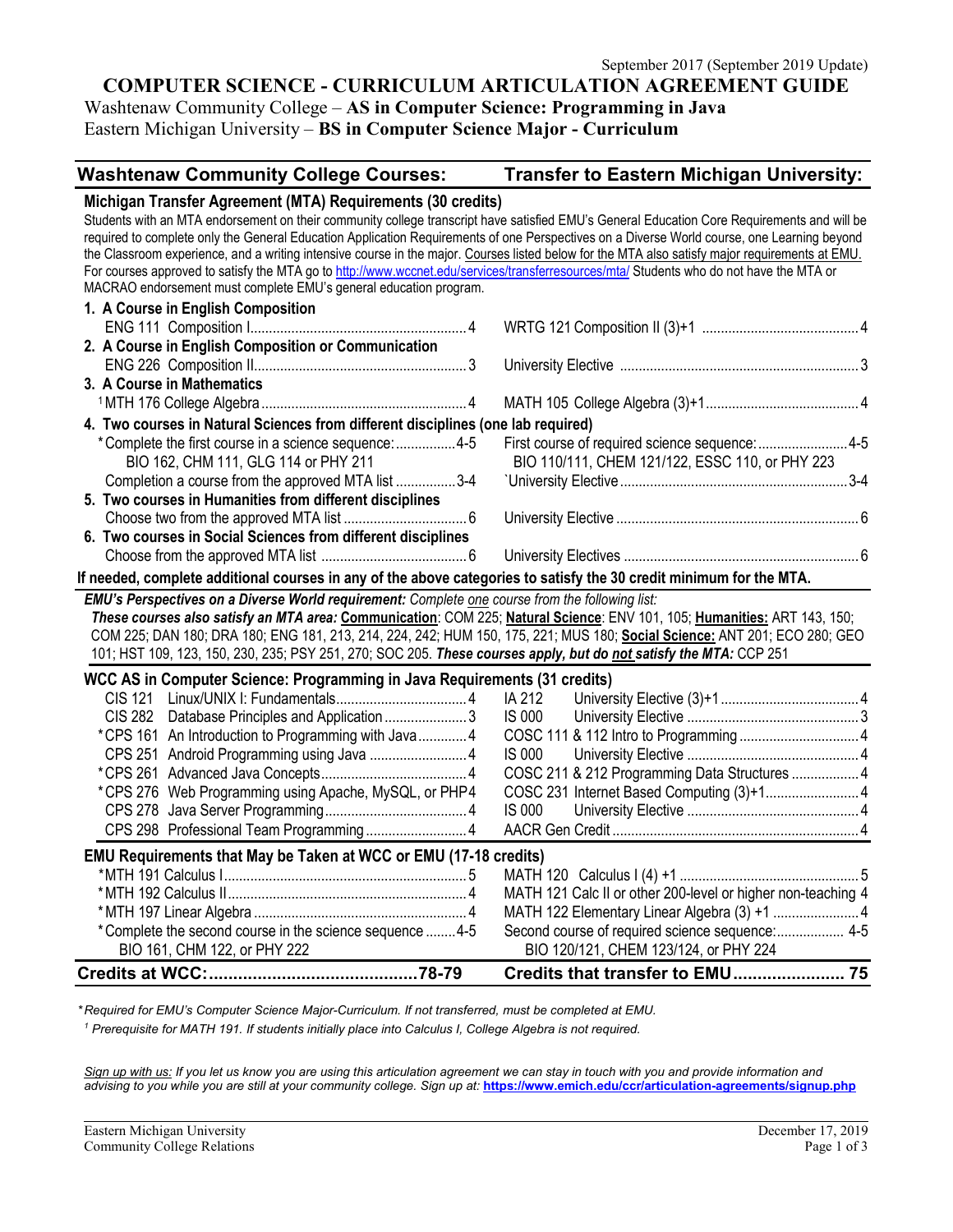### **COMPUTER SCIENCE - CURRICULUM ARTICULATION AGREEMENT GUIDE**

Washtenaw Community College – **AS in Computer Science: Programming in Java** Eastern Michigan University – **BS in Computer Science Major - Curriculum**

## **Completion of EMU's BS in Computer Science Curriculum**

#### **Major Requirements (49 credits)**

**Mathematics Requirements (3 credits)** STAT 360 Statistical Methods ................................................. 3

#### **Required Computer Science Courses (26 credits)**

| COSC 221        |                                                    |  |
|-----------------|----------------------------------------------------|--|
| COSC 311        | Algorithms and Data Structures 4                   |  |
| <b>COSC 314</b> | Computational Discrete Structures  4               |  |
| COSC 321        |                                                    |  |
| COSC 341        |                                                    |  |
| COSC 381        | Software Engineering Solutions 4                   |  |
|                 | COSC 481W Software Engineering and Senior Project3 |  |
|                 |                                                    |  |

#### **Restricted Elective Courses (20 credits)**

Five courses from the following:........................................20 A minimum of two courses must be from List A and the remaining courses may be selected from either list.

#### List A

| COSC 423        | Computer Operating Systems (4)    |
|-----------------|-----------------------------------|
| <b>COSC 439</b> | Computing Network Principles (4)  |
| COSC 444        | Found of Automata & Languages (4) |
| COSC 471        | Database Principles (4)           |

### List B

- COSC 374 Applied Cryptography (4)
- COSC 411 Algorithm Design & Analysis (4)<br>COSC 421 Systems Programming (4)
- Systems Programming (4)
- COSC 422 Intro to Microprocessors (4)<br>COSC 426 Software Dylpmnt for Mobile
- Software Dvlpmnt for Mobile Devices (4)
- COSC 436 Web Programming (4)
- COSC 445 Compiler Construction (4)
- COSC 456 Computer Graphics (4)
- COSC 457 Computer Game Programming (4)
- COSC 461 Heuristic Programming (4)
- COSC 462 Introduction to Information Retrieval (4)
- 
- COSC 472 Big Data I (4)<br>COSC 473 Big Data II (4) Big Data II (4)
- COSC 480 Special Topics (4)

### **LBC Requirement**

Students must complete one Learning Beyond the Classroom course or noncredit experience offered by EMU. Consult undergraduate catalog or major advisor for options.